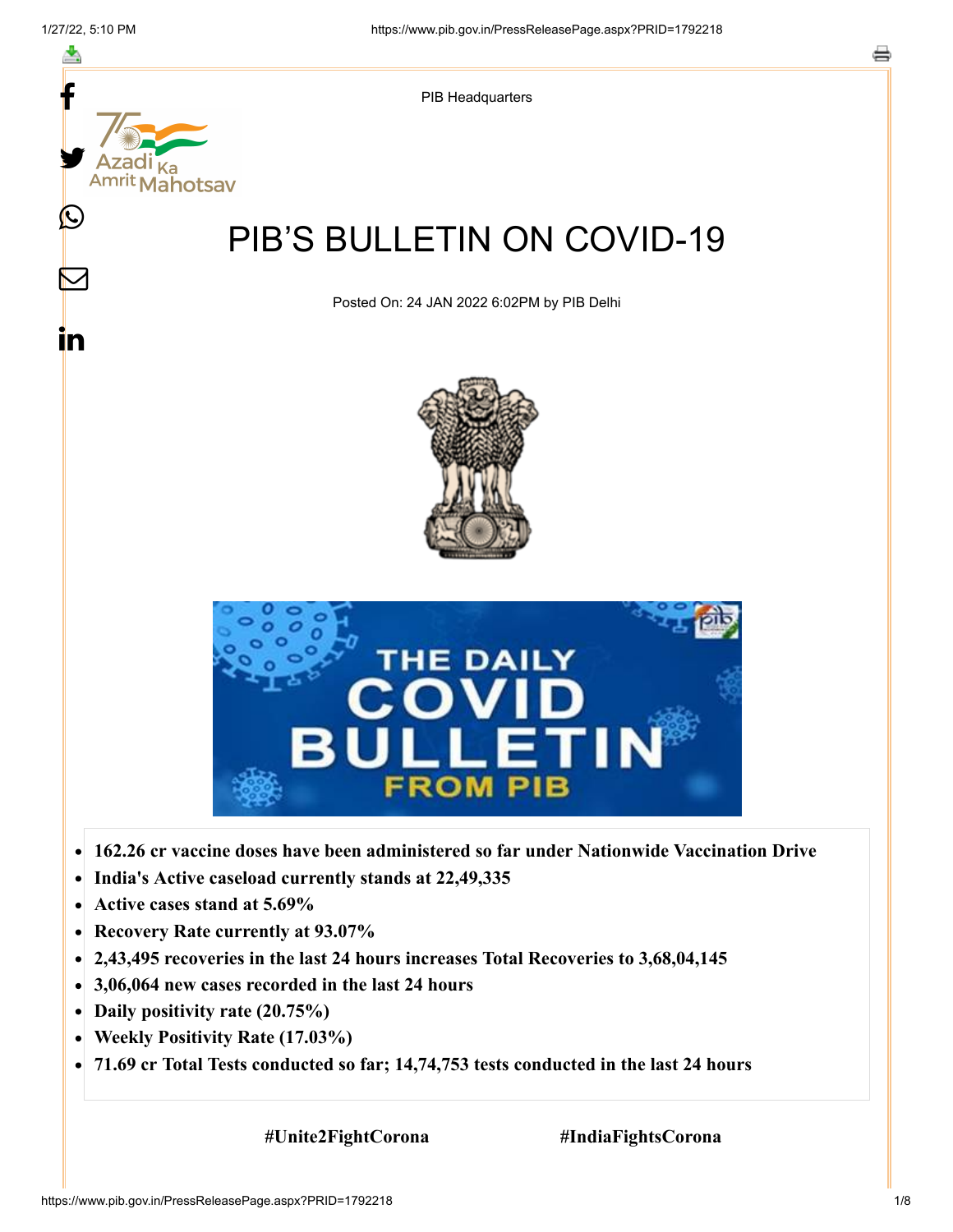f

y.

#### **PRESS INFORMATION BUREAU**

#### **MINISTRY OF INFORMATION & BROADCASTING**

#### **GOVERNMENT OF INDIA**

**\*\*\*\*\*** 



**India's Cumulative COVID-19 Vaccination Coverage exceeds 162.26 Cr**

**More than 27 lakh Vaccine Doses administered in the last 24 hours**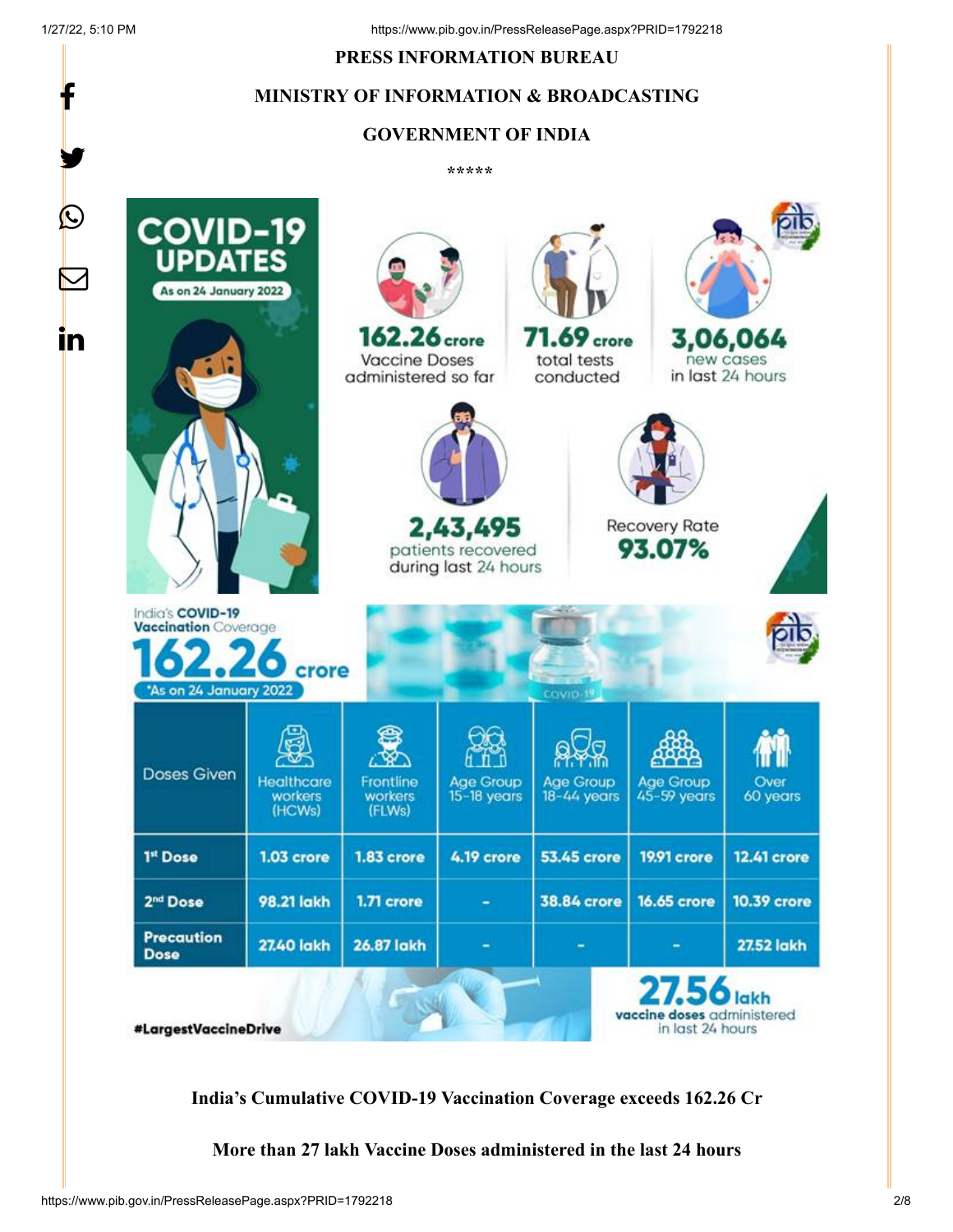f

y.

 $\bigcirc$ 

#### **Recovery Rate currently stands at 93.07%**

#### **3,06,064 New Cases reported in the last 24 hours**

## **India's Active Caseload currently stands at 22,49,335**

With the administration of **more than 27 lakh Doses (27,56,364)** vaccine doses in the last 24 hours, India's COVID-19 vaccination coverage has exceeded 162.26 Cr (1,62,26,07,516) as per provisional reports till 7 am today.

This has been achieved through 1,75,24,670 sessions. The break-up of the cumulative figure as per the provisional report till 7 am today include:

| Cumulative Vaccine Dose Coverage |                        |                 |
|----------------------------------|------------------------|-----------------|
| <b>HCWs</b>                      | 1 <sup>st</sup> Dose   | 1,03,92,126     |
|                                  | $2nd$ Dose             | 98,21,360       |
|                                  | <b>Precaution Dose</b> | 27,40,418       |
| <b>FLWs</b>                      | 1 <sup>st</sup> Dose   | 1,83,91,199     |
|                                  | $2nd$ Dose             | 1,71,41,611     |
|                                  | <b>Precaution Dose</b> | 26,87,668       |
| Age Group 15-18 years            | $1st$ Dose             | 4, 19, 32, 411  |
| Age Group 18-44 years            | $1st$ Dose             | 53,45,36,314    |
|                                  | $2nd$ Dose             | 38, 84, 23, 497 |
| Age Group 45-59 years            | 1 <sup>st</sup> Dose   | 19,91,58,553    |
|                                  | $2nd$ Dose             | 16,65,46,977    |
| Over 60 years                    | 1 <sup>st</sup> Dose   | 12,41,24,617    |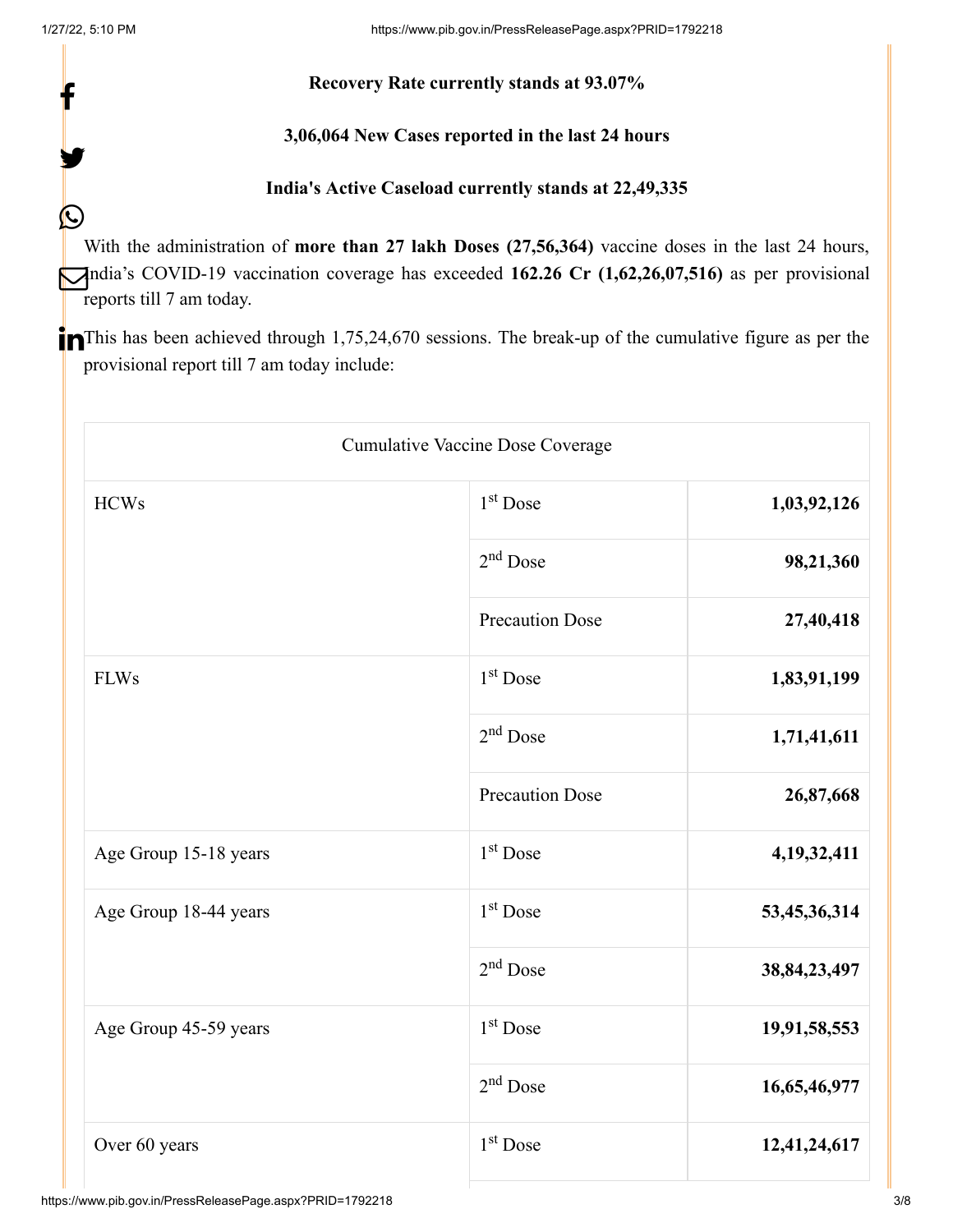| Ł                                    | $2nd$ Dose             | 10,39,58,686   |
|--------------------------------------|------------------------|----------------|
| ш                                    | <b>Precaution Dose</b> | 27,52,079      |
| <b>Precaution Dose</b><br>$\bigcirc$ |                        | 81,80,165      |
| Total                                |                        | 1,62,26,07,516 |
|                                      |                        |                |

**1 12**,43,495 patients have recovered in the last 24 hours and the cumulative tally of recovered patients (since the beginning of the pandemic) is now at **3,68,04,145.**

Consequently, India's recovery rate stands at **93.07%.**



**3,06,064 new cases** were reported in the last 24 hours.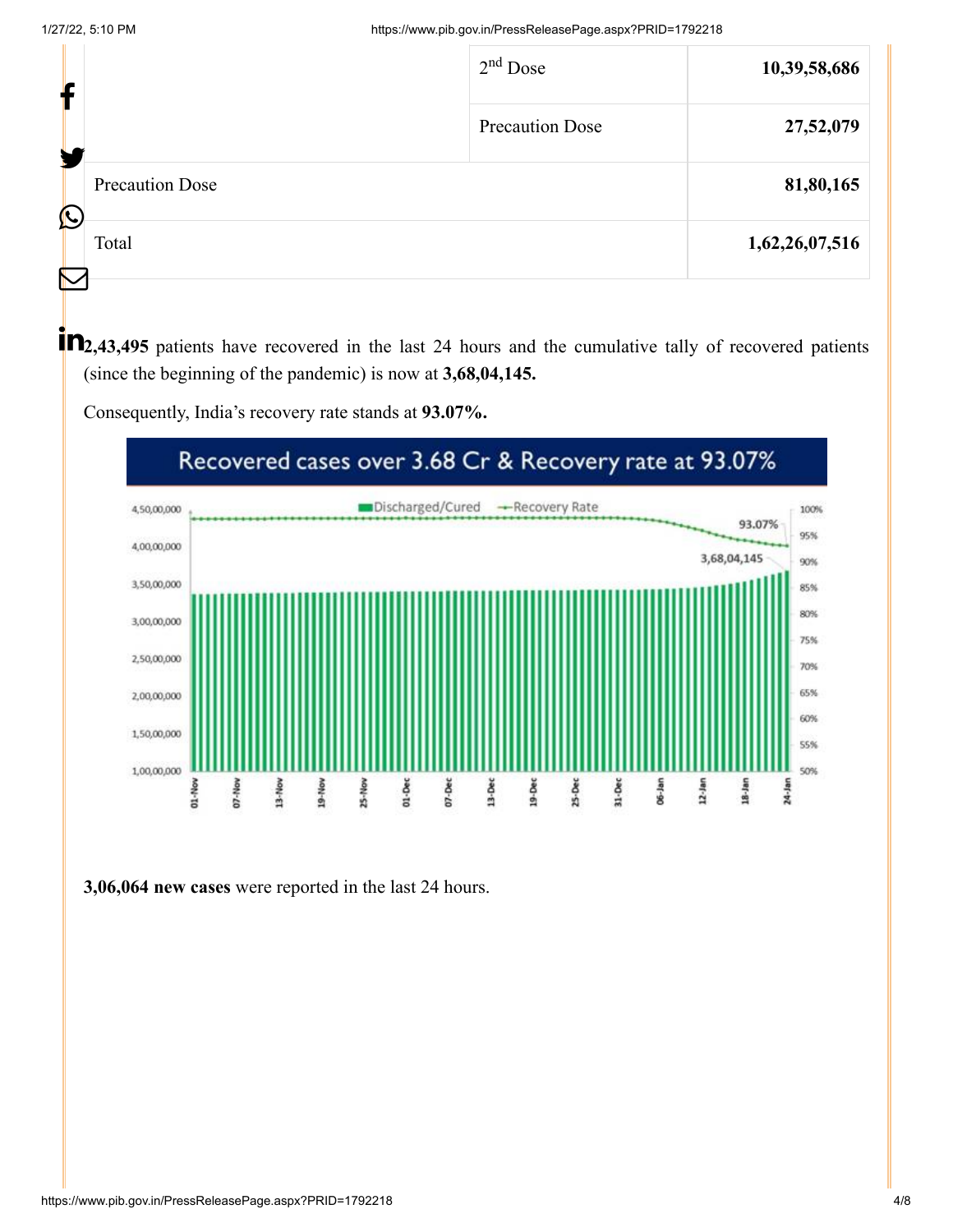1/27/22, 5:10 PM https://www.pib.gov.in/PressReleasePage.aspx?PRID=1792218



India's Active Case load is presently at **22,49,335.** Active cases constitute **5.69%** of the country's total Positive Cases**.**



The testing capacity across the country continues to be expanded. The last 24 hours saw a total of **14,74,753** tests being conducted. India has so far conducted over **71.69 Cr (71,69,95,333**) cumulative tests.

While testing capacity has been enhanced across the country, **Weekly Positivity Rate** in the country currently **stands at 17.03%** and the **Daily Positivity rate also reported to be 20.75%.**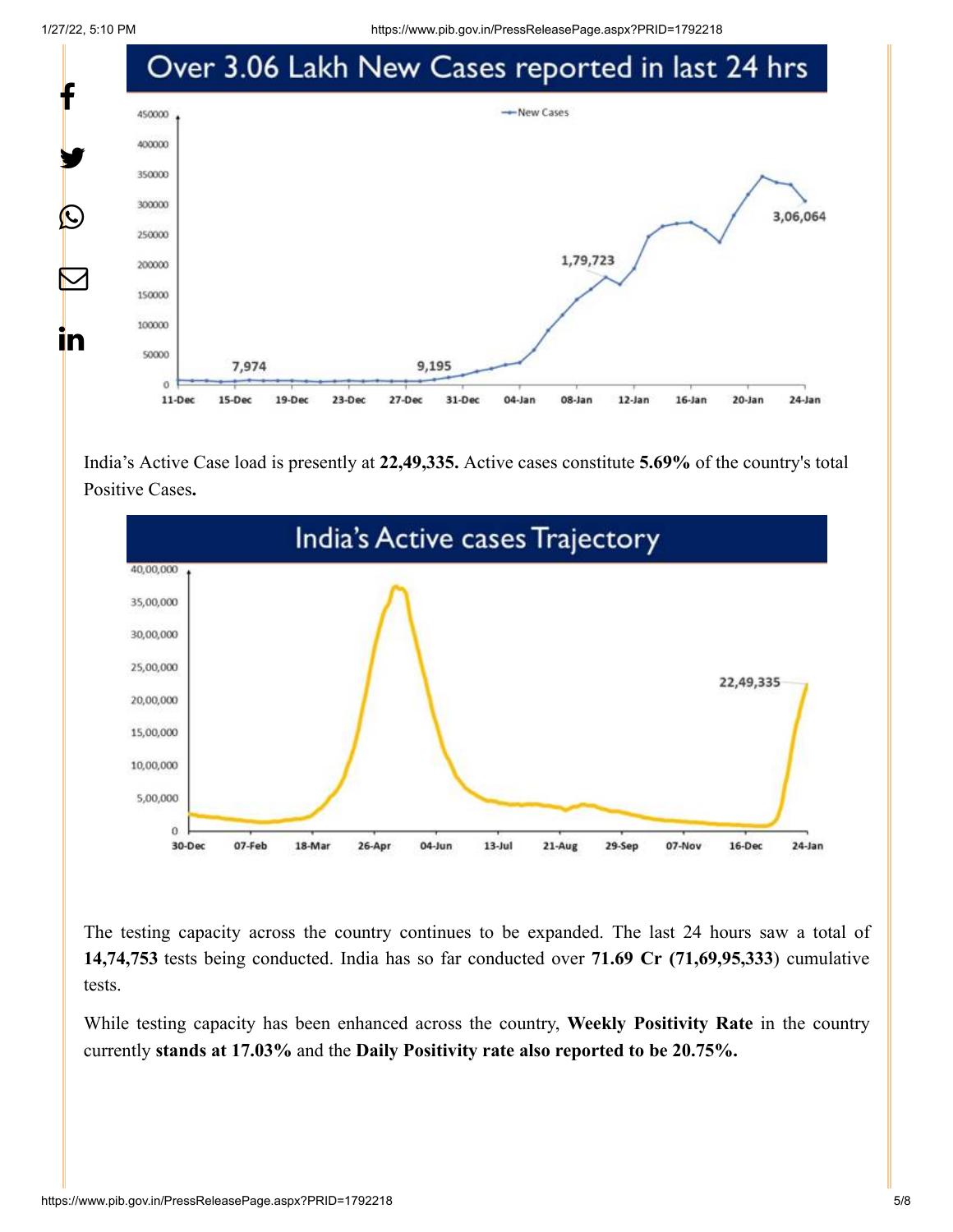1/27/22, 5:10 PM https://www.pib.gov.in/PressReleasePage.aspx?PRID=1792218



<https://www.pib.gov.in/PressReleasePage.aspx?PRID=1792059>

# **Update on COVID-19 Vaccine Availability in States/UTs**

### **More than 162.73 Crore vaccine doses provided to States/UTs**

## **More than 13.83 Crore balance and unutilized vaccine doses still available with States/UTs**

The Union Government is committed to accelerating the pace and expanding the scope of COVID-19 vaccination throughout the country. The nationwide COVID 19 vaccination started on  $16<sup>th</sup>$  January 2021. The new phase of universalization of COVID-19 vaccination commenced from 21<sup>st</sup> June 2021. The vaccination drive has been ramped up through availability of more vaccines, advance visibility of vaccine availability to States and UTs for enabling better planning by them, and streamlining the vaccine supply chain.

As part of the nationwide vaccination drive, Government of India has been supporting the States and UTs by providing them COVID Vaccines free of cost. In the new phase of the universalization of the COVID19 vaccination drive, the Union Government will procure and supply (free of cost) 75% of the vaccines being produced by the vaccine manufacturers in the country to States and UTs.

| <b>VACCINE DOSES</b> | (As on 24 <sup>th</sup> January, 2022) |
|----------------------|----------------------------------------|
| <b>SUPPLIED</b>      | 1,62,73,06,725                         |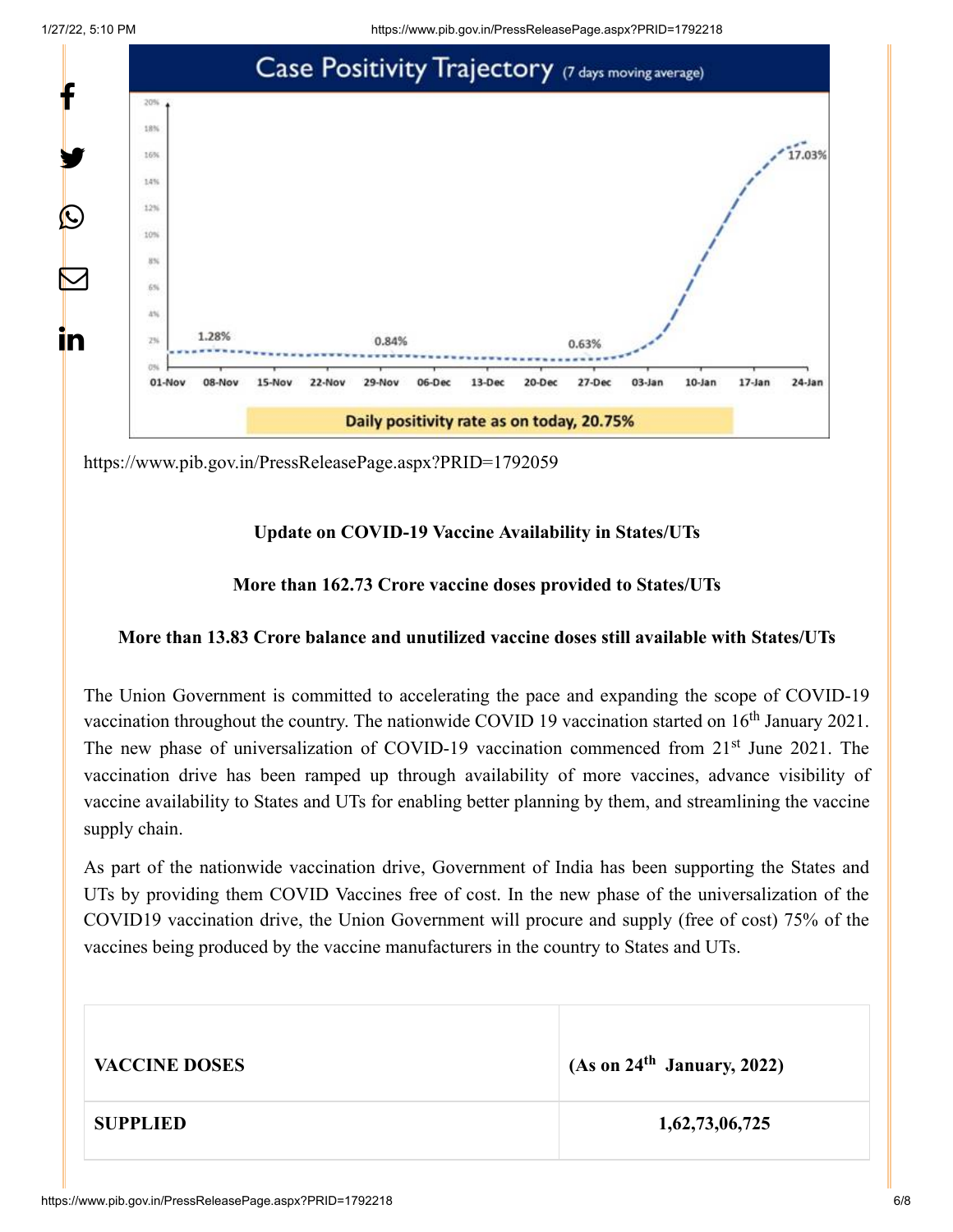**BALANCE AVAILABLE** 13,83,03,116 More than 162.73 crore (1,62,73,06,725) vaccine doses have been provided to States/UTs so far through Govt. of India (free of cost channel) and through direct state procurement category. More than **13.83 Cr (13,83,03,116)** balance and unutilized COVID Vaccine doses are still available with the States/UTs to be administered. M<https://www.pib.gov.in/PressReleasePage.aspx?PRID=1792053> **Tweet Links:** भारत के बच्चों ने, अभी वैक्सीनेशन प्रोग्राम में भी अपनी आधुनिक और वैज्ञानिक सोच का परिचय दिया है। 3 जनवरी के बाद से सिर्फ 20 दिनों में ही चार करोड़ से ज्यादा बच्चों ने कोरोना वैक्सीन लगवाई है: PM [@NarendraModi](https://twitter.com/narendramodi?ref_src=twsrc%5Etfw) जी [pic.twitter.com/Jh6mn8aoiH](https://t.co/Jh6mn8aoiH) — Dr Mansukh Mandaviya (@mansukhmandviya) [January 24, 2022](https://twitter.com/mansukhmandviya/status/1485520154108776452?ref_src=twsrc%5Etfw) [#IndiaFightsCorona:](https://twitter.com/hashtag/IndiaFightsCorona?src=hash&ref_src=twsrc%5Etfw) More than 27 lakh (27,56,364) vaccine doses administered in the last 24 hours. ☑️Together we can win the battle against [#COVID19](https://twitter.com/hashtag/COVID19?src=hash&ref_src=twsrc%5Etfw)[.#We4Vaccine](https://twitter.com/hashtag/We4Vaccine?src=hash&ref_src=twsrc%5Etfw)[#LargestVaccinationDrive](https://twitter.com/hashtag/LargestVaccinationDrive?src=hash&ref_src=twsrc%5Etfw)[#Unite2FightCorona](https://twitter.com/hashtag/Unite2FightCorona?src=hash&ref_src=twsrc%5Etfw) [pic.twitter.com/72kGXFkk1P](https://t.co/72kGXFkk1P) — #IndiaFightsCorona (@COVIDNewsByMIB) [January 24, 2022](https://twitter.com/COVIDNewsByMIB/status/1485496866884096002?ref_src=twsrc%5Etfw) [#Unite2FightCorona](https://twitter.com/hashtag/Unite2FightCorona?src=hash&ref_src=twsrc%5Etfw) [#IndiaFightsCorona](https://twitter.com/hashtag/IndiaFightsCorona?src=hash&ref_src=twsrc%5Etfw) [pic.twitter.com/TU86ORhaTm](https://t.co/TU86ORhaTm) — Ministry of Health (@MoHFW\_INDIA) [January 24, 2022](https://twitter.com/MoHFW_INDIA/status/1485532895444086784?ref_src=twsrc%5Etfw) f  $\mathbf{in}$ 

**\*\*\*\*\*\***

**AS**